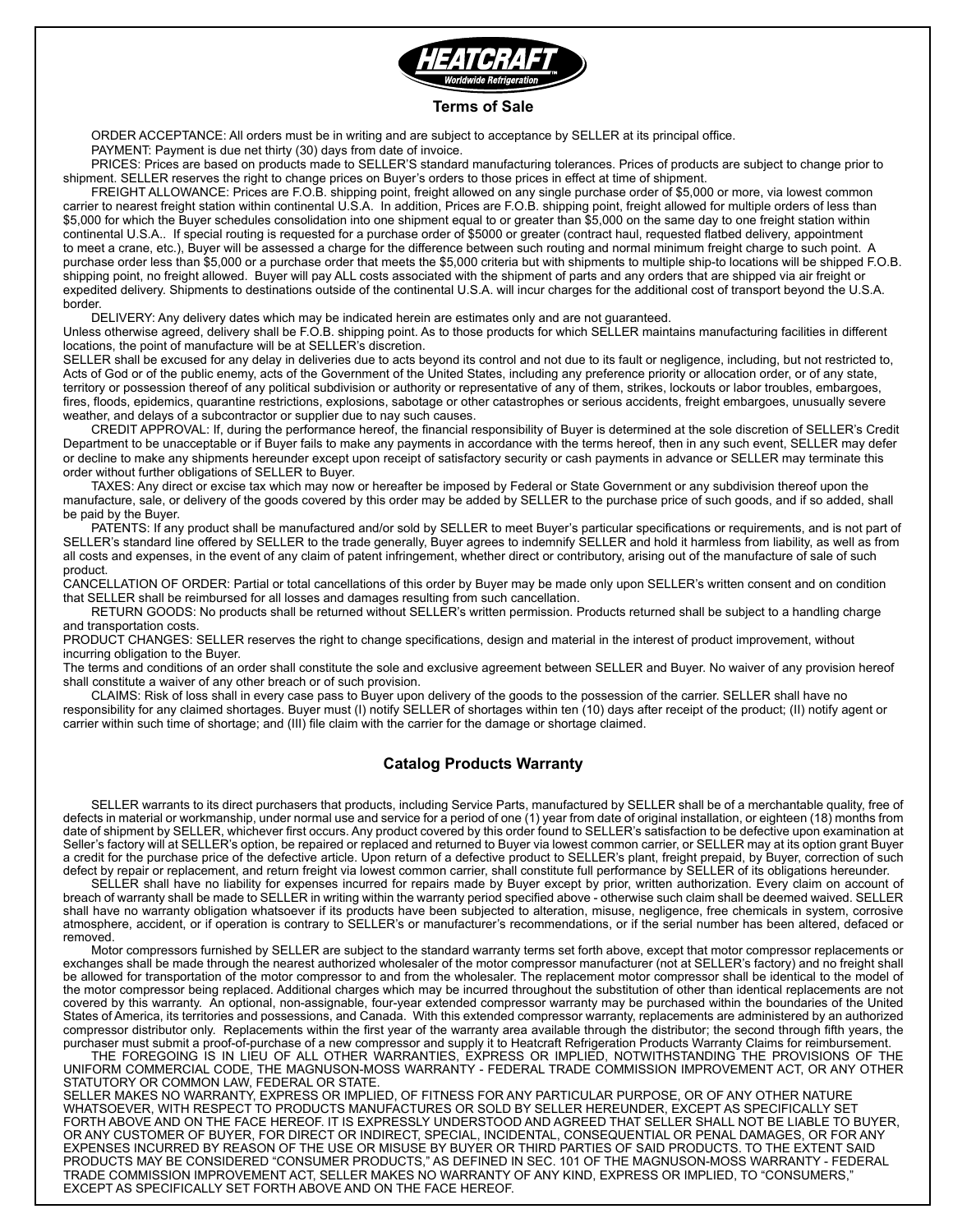## **Terms and Conditions**

- 1. All orders must be in writing. Manufactured-to-order production will not commence unless a written order is provided.
- 2. Tax Exemption Certificates must be provided for ship-to designated states, or applicable taxes will be added to invoice.
- 3. Stock items may be cancelled prior to shipment without penalty. Manufactured-to-order items may incur up to 100% of purchase price for cancellation.
- 4. Standard Catalog Warranty For Products and Service Parts:

• SELLER warrants to its direct purchasers that products, including Service Parts, manufactured by SELLER shall be of a merchantable quality, free of defects in material or workmanship, under normal use and service for a period of one (1) year from date of original installation, or eighteen (18) months from date of shipment by SELLER, whichever first occurs.

5. Four-Year Extended Compressor Warranty (Optional):

 • Available within the boundaries of the United States of America, its Territories and Possessions, and Canada, and is not assignable.

• Replacements through authorized compressor distributors only.

 -- within first year - warranty by distributor.

 -- second through fifth year - supply proof-of-purchase of new compressor to Heatcraft Refrigeration Products Warranty Claims for reimbursement.

### **Orders In-Warranty Replacement**

In those instances where it is necessary for our customers to place in-warranty orders, some standard information must be provided when the order is placed with the Customer Service Specialist, or with Warranty Claims personnel.

- Complete model and serial number of unit involved.
- • Original purchaser of equipment, original invoice number or acknowledgment number. If information is not available, further research will be necessary to validate warranty.
- Start-up date of the equipment involved.
- Failure date of the part which is being replaced.

In those instances where the defective item was a stock replacement, the model and serial number of the original unit are not required. Service parts for products out-of-original warranty are warranted for a period of one (1) year from date of original installation or eighteen (18) months from date of shipment by SELLER.

At the time the order is placed with the Customer Service Specialist, a determination will be made if the defective material should be returned.

An invoice will be issued to the customer for the replacement material with a notation concerning if the material can be "field scrapped" or if return to the plant of manufacture is required.

Warranty Claims will process a credit memo offsetting the amount of the invoice, plus any surface freight charges. The warranty in effect for equipment and/or parts does not cover the cost of special freight terms.

# **Cancellation of Order**

Orders for stock items may be cancelled up until the point of shipment at no penalty. For any built-to-order product, if Buyer has not released such product for shipment within six (6) months of the date of manufacture of such product, SELLER may cancel the order for such product and Buyer shall promptly pay SELLER, as fixed, agreed and liquidated damages and not as a penalty, a sum equal to twenty percent (20%) of the net price of such product, as listed on SELLER's order confirmation for such product, because SELLER's actual costs in the event of such cancellation will be impossible to determine.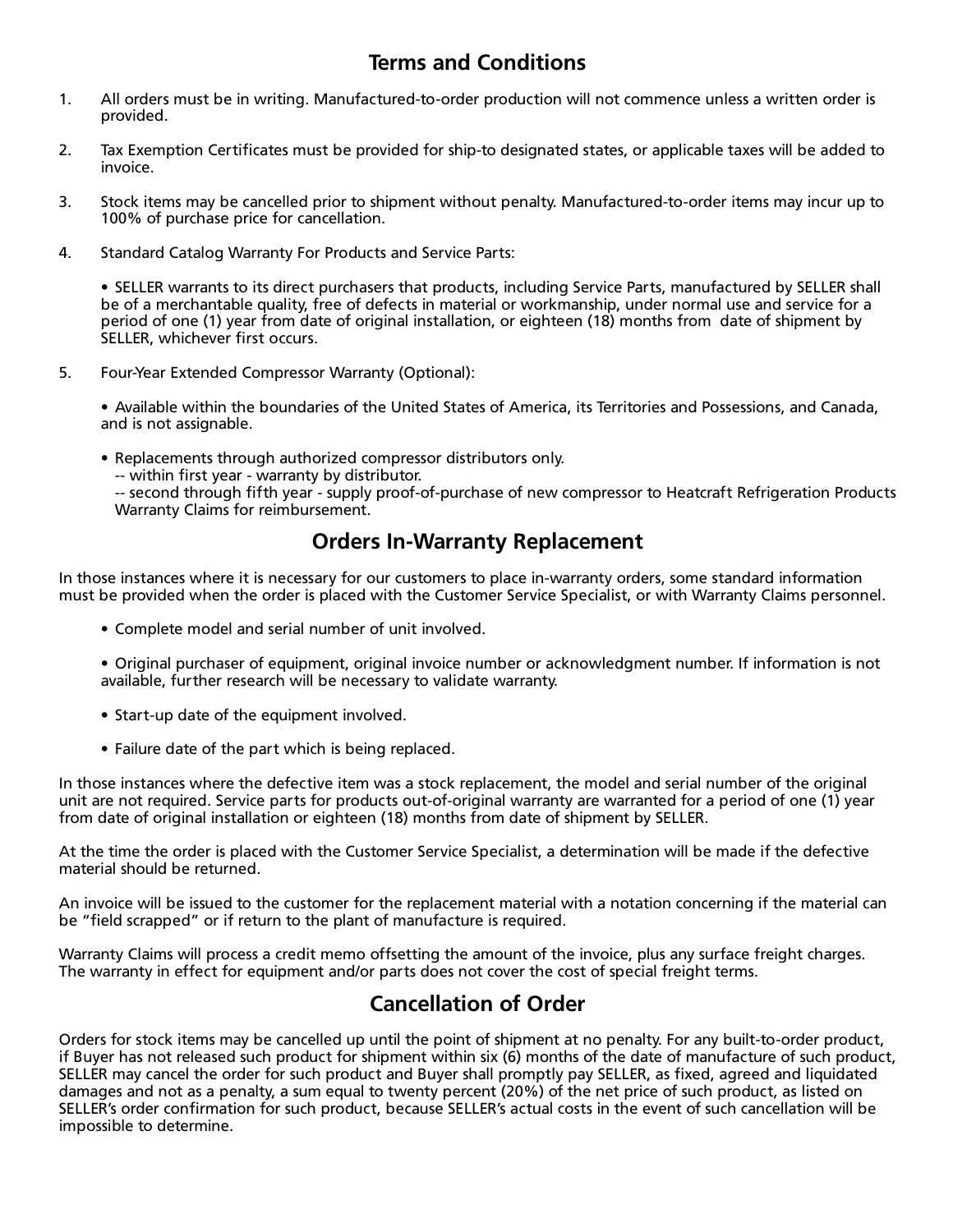### Form 7-1042 **Service Policy and In-Warranty Field Repair**

### **Service Policy**

The following outline of the Service Policy of Heatcraft Refrigeration Products is a complete explanation as to the purpose and administration of the policy.

Field Service Engineers are available for troubleshooting problems related to Heatcraft Refrigeration Products only. All requests for on-site assistance in diagnosing service problems will be scheduled at the discretion of the Service Department and only after previous attempts to diagnose equipment problems through direct communications with the installing or servicing agencies have failed.

A minimum of two (2) weeks advance notice will be required to arrange an on-site inspection of the equipment installation once it has been deemed necessary to dispatch a Field Service Engineer. Prior to the actual scheduling of the trip, a purchase order from the original customer will be requested and must be on file with the Service Department prior to departure of the Field Service Engineer. If the Field Service Engineer's inspection indicates the problem is due to installation, service, misapplication, or any situation that is beyond Heatcraft Refrigeration Products' control, Heatcraft Refrigeration Products will invoice the customer against this purchase order at the rate of \$550.00 per day (with a two (2) day minimum charge) plus all related travel, lodging, sustenance, and incidental expenses. Should the inspection reveal that the problem is due to deficiencies in material or workmanship by Heatcraft Refrigeration Products, all charges will be forfeited.

In the event that a Field Service Engineer is dispatched to a job site, it is mandatory that a representative of the customer and/or contractor be present at all times while the Service Engineer is on-site. Additionally, all actual service work must be performed by a qualified refrigeration service technician equipped with the appropriate tools and test instruments. Advance arrangements should be made between the customer and Heatcraft Refrigeration Products and communicated to all of the appropriate parties. If this condition is not met, it is at Heatcraft Refrigeration Products' discretion as to whether the Field Service Engineer will continue with the job site inspection.

### **In-Warranty Field Repair**

In some cases where Heatcraft Refrigeration Products feels the customer may be better served, on-the-job repair may be authorized at actual cost for appropriate repair. Specific information must be provided to the Service Department including the complete model and serial number of the equipment involved along with the actual start-up date of the equipment and the name of the original customer and a breakdown of estimated costs to repair. When authorization is given by Heatcraft Refrigeration Products personnel, a Field Repair Authorization Number will be issued. This number will reference the estimated costs of repairs plus all pertinent information concerning the equipment. After completion of the repairs, the original service invoice should be sent to Heatcraft Refrigeration Products' Field Sales Representative, along with copies of any additional documentation required. The invoice must be complete, showing Heatcraft Refrigeration Products as the customer, with a brief description of all work performed, an itemized breakdown of labor and material, along with the model and serial number of the equipment. The Field Repair Authorization Number should also be noted.

When warranty coverage for repairs is expected from Heatcraft Refrigeration Products, the repairs should never be performed without prior authorization from the Service Department (except during periods of extenuating circumstances which may preclude prior contact). In those instances when field labor is performed without the Service Department's prior approval, reimbursement may, or may not be allowed. Our normal policy for reimbursement is by credit memo to the original purchaser. Repair or replacement of the product in these instances shall be the sole responsibility of the customer in each case. Repairs to products determined to be beyond the Standard Warranty period will be at the discretion of the customer or end user.